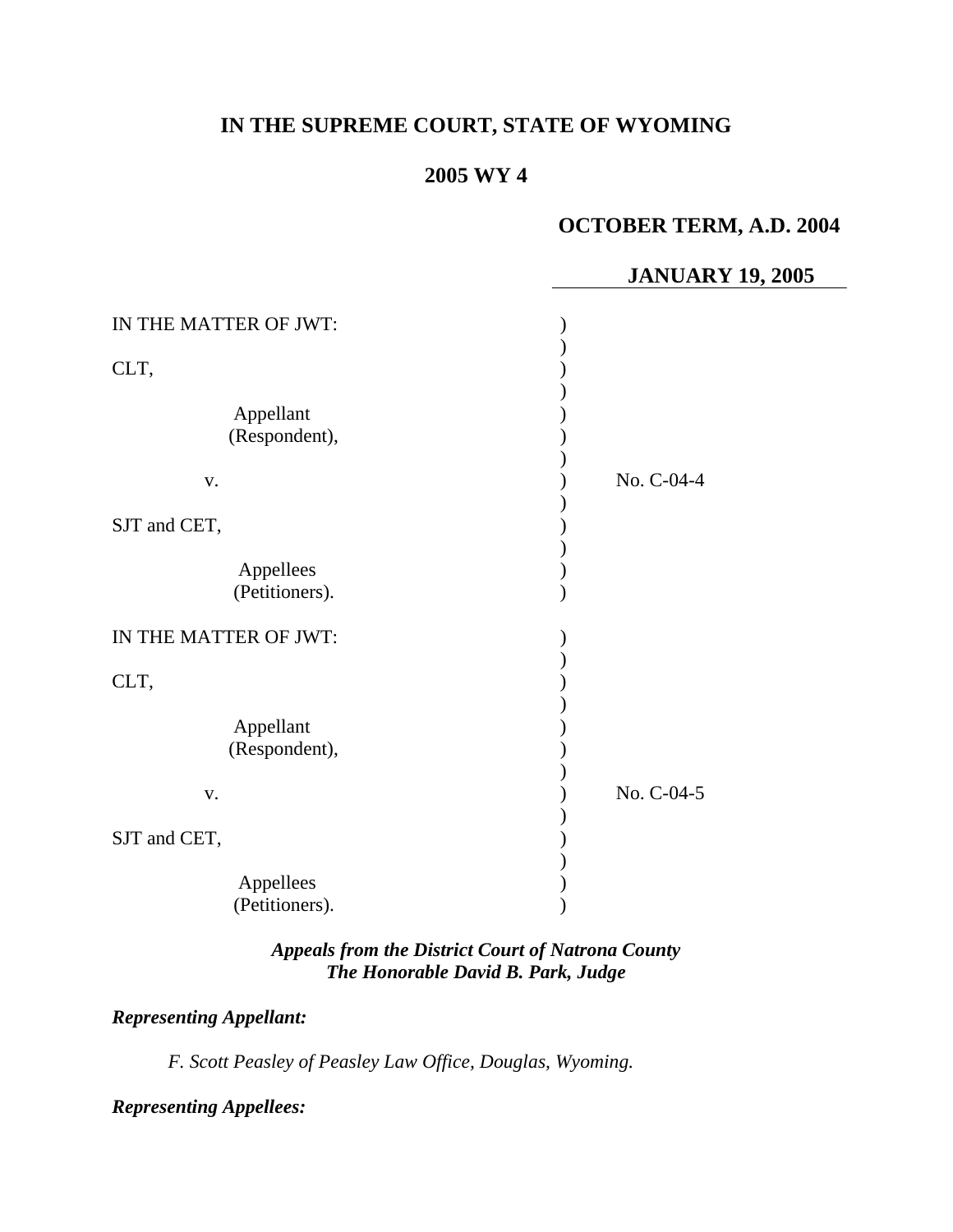*Nadine McLeod, Casper, Wyoming.* 

*Before HILL, C.J., and GOLDEN, KITE, and VOIGT, JJ., and STEBNER, D.J. Ret.* 

*VOIGT, Justice, delivered the opinion of the Court; STEBNER, District Judge, Retired, filed a dissenting opinion with which KITE, Justice, joined.*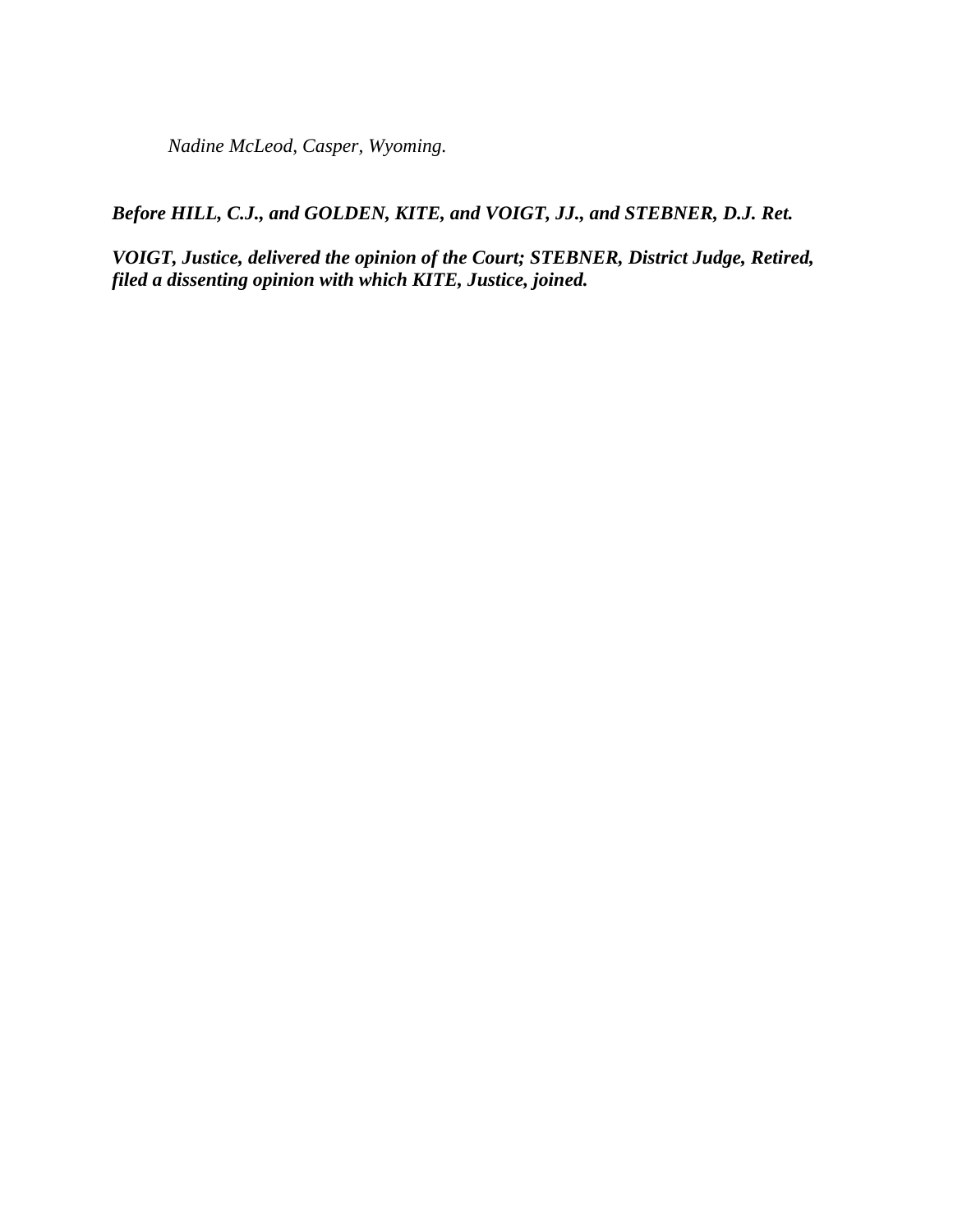### **VOIGT, Justice.**

[¶1] These combined appeals are from an order denying a motion for temporary custody, an order denying a motion to contest an adoption, and an order of adoption. We reverse and remand because the necessary relinquishments of custody, consents to adoption, and affidavit were not filed with the petition to adopt.

#### *FACTS*

[¶2] The appellant is the biological mother of J.W.T. After J.W.T.'s birth, the appellant and J.W.T. lived with the appellant's mother in Texas for about sixteen months. In July 2001, J.W.T. went to live with his maternal grandfather in West Virginia. Over the years, the appellant has executed several untitled documents evidencing some intent to transfer J.W.T.'s custody, or to create a guardianship, or to allow adoption:

1. November 30, 2000, to the maternal grandfather and his wife (the appellees), "temporary partial custody and full power of attorney," reserving right to void agreement.

2. July 27, 2001, to the appellees, "custody."

3. July 29, 2001, to the maternal grandmother, "full and legal permanent custody" and "permission to adopt . . .."

4. July 31, 2001, to the appellees, "permission to adopt," reserving visitation rights.

[¶3] On June 10, 2003, the appellees filed a petition to adopt J.W.T. The petition alleged that "the natural father of the minor child is unknown." The "unknown father" was then served by publication in a newspaper in Natrona County, Wyoming. In the meantime, however, the appellant had filed a response to the petition in which she denied that the name of the putative father was unknown. In subsequent proceedings, the district court determined that the consent accompanying the petition was valid and denied the appellant's motion to contest the adoption.

#### *DISCUSSION*

[¶4] Because adoption was unknown at common law, courts must strictly construe adoption statutes. *In re Estate of Kirkpatrick,* 2003 WY 125, ¶ 12, 77 P.3d 404, 407 (Wyo. 2003). And because adoption is purely statutory, the proceedings must be conducted in substantial conformity with the provisions of the statute. *In re Adoption of KJD,* 2002 WY 26, ¶ 22, 41 P.3d 522, 527 (Wyo. 2002); *Matter of Adoption of AMD,* 766 P.2d 550, 552 (Wyo. 1988); *In re Adoption of Strauser,* 65 Wyo. 98, 196 P.2d 862, 866 (1948). In relevant part, Wyo. Stat. Ann. § 1-22-109 (LexisNexis 2003) provides, as follows: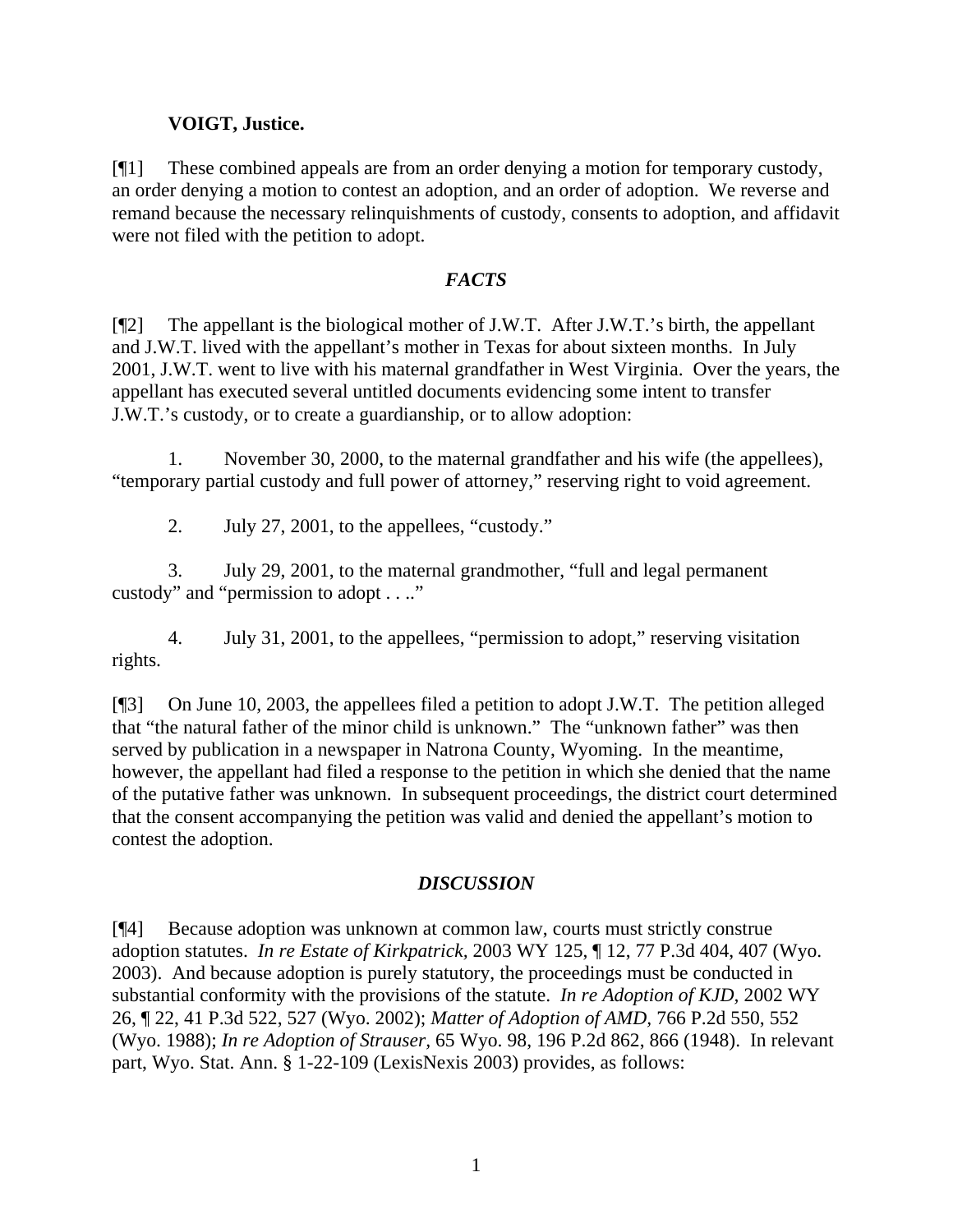(a) A written relinquishment of custody of the child to be adopted and written consent to adoption shall be filed with the petition to adopt and shall be signed by:

. . .

(iii) The mother and putative father of the child if the name of the putative father is known; or

(iv) The mother alone if she does not know the name of the putative father, in which case she shall sign and file an affidavit so stating and the court shall determine whether the putative father has registered under W.S. 1-22-117 and if so, shall require notice to be given to the putative father[.]

[¶5] These statutory requirements simply were not followed, rendering the adoption invalid *ab initio.* If the name of the putative father truly was unknown, mother's affidavit to that effect had to accompany her written relinquishment and written consent to adoption. No such affidavit was filed. In fact, mother filed a response to the petition in which she specifically denied that the name of the putative father was unknown. At that point, the district court could not proceed with the adoption without the written relinquishment and written consent to adoption signed by the putative father, or at least without a determination whetherthe name of the putative father was, or was not, known.<sup>1</sup> A relinquishment and consent by the mother cannot bind the father. *Peters v. Campbell,* 80 Wyo. 492, 345 P.2d 234, 238 (1959).

[¶6] This is not a case where mother filed a false affidavit in which she claimed not to know the identity of the putative father and the putative father later sought to contest the adoption on that basis. Neither is this a case where mother filed a truthful affidavit and the putative father later sought to contest service by publication. In those situations, the correct statutory procedures arguably having been followed, the district court might have had jurisdiction to proceed with the adoption. But here, the appropriate documentation never having been filed, the district court did not obtain jurisdiction to hear the adoption. *JK ex rel. DK v. MK,* 5 P.3d 782, 788 (Wyo. 2000). In her response to the petition, the appellant was not contesting service of process on the putative father; rather, she was bringing to the district court's attention the fact that the necessary consents and relinquishments had not been filed.

[¶7] The orders of the district court are reversed and this case is remanded for dismissal of the petition to adopt.

<span id="page-3-0"></span> $\frac{1}{1}$  $1$  Subsequent affidavits from the putative father and his mother alleged that the father was known not only to the appellant mother, but also that the appellee grandfather knew the father's identity from the date of the child's birth.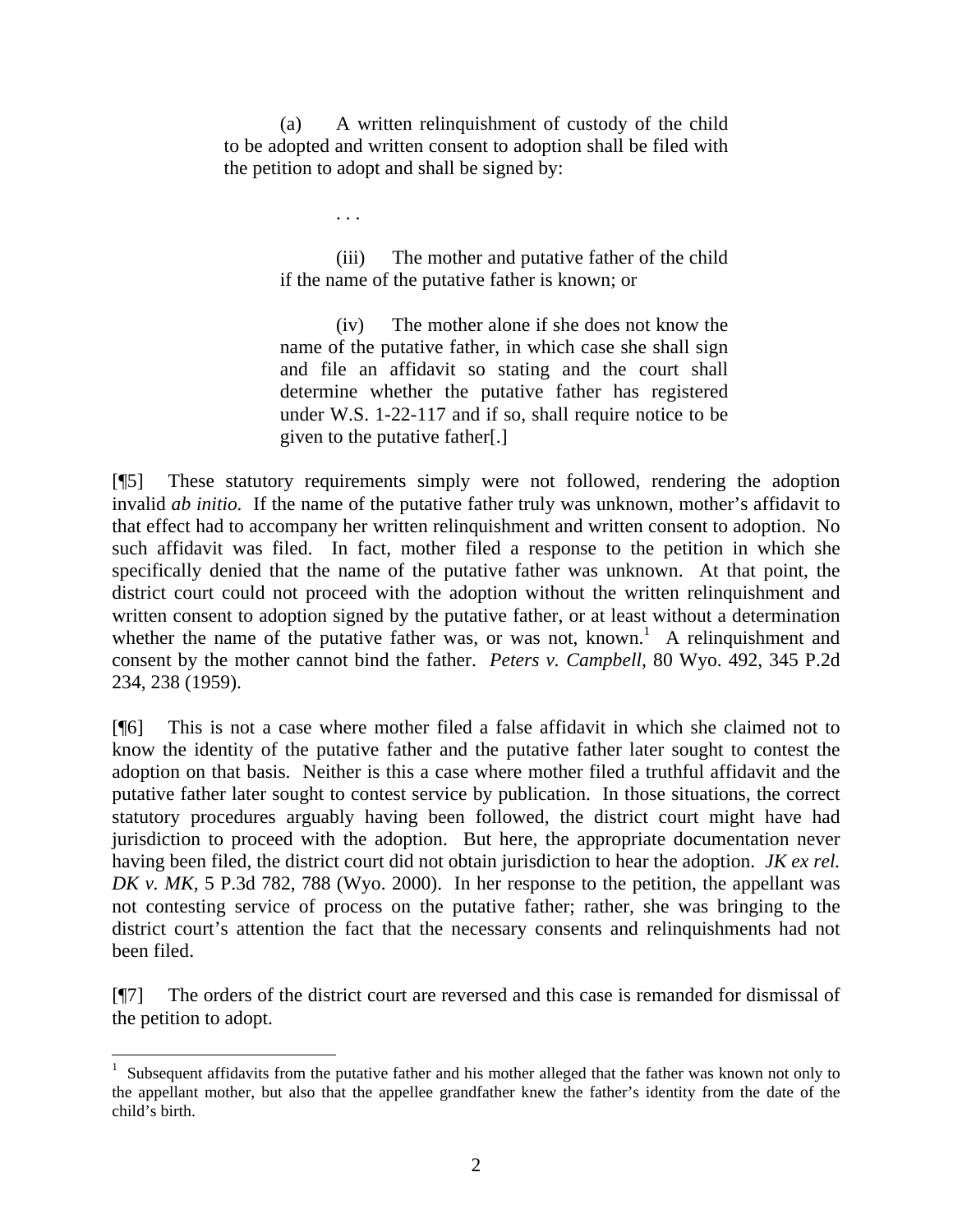#### **STEBNER, District Judge, Retired, dissenting, with whom KITE, Justice, joins.**

[¶8] I respectfully dissent. In my view of this case, Mother has no standing to assert the arguments she makes on appeal. I certainly agree with the majority that adoption is purely statutory and therefore the proceeding must be conducted in substantial conformity with the provisions of the statute. I likewise agree that parental consent for the adoption is jurisdictional. Nevertheless, the issue presented does not deprive the district court of jurisdiction. Instead, the issue is one of the sufficiency of the notice provided to father. While the appellees did assert that the putative father was unknown in their petition for adoption, they nevertheless served "the unknown father of JWT" with notice by publication, in essence proceeding as if the putative father's consent were required. Wyo. Stat. Ann. § 1-  $22-109(a)(iii)$ . In her response to the petition, Mother denied that the name of the putative father was unknown, but later stated in an affidavit that she did not know the putative father's whereabouts. In instances where the whereabouts of the putative father are unknown, the father may be served by publication and may default if he fails to answer. It does appear that there may be an issue as to whether the published notice to the "unknown father of JWT" was sufficient notice to the putative father. However, that argument is Father's to make.

[¶9] Indeed, it is apparent that Mother's arguments are based entirely on the putative father's rights and interests. Clearly the provisions of § 1-22-109 requiring either the putative father's consent or an affidavit that the mother does not know the name of the putative father are intended to protect the putative father's rights. Wyo. Stat. Ann. § 1-22-  $109(a)(iii)$  & (iv). The Arkansas Court of Appeals considered a somewhat similar proposition when the grandparents of the child to be adopted asserted that the father had not validly consented to the adoption. The court reasoned: "The right of natural parents with respect to the care, custody, management and companionship of their minor children has been described as a personal right." In re Adoption of B.A.B, 842 S.W.2d 68, 70 (Ark.App. 1992). Therefore, the adoption statutes require the father's consent to protect that right. Id. The court then concluded that the grandparents did not have standing to contest father's consent because "[i]t is apparent that the question of a natural father's consent is a matter that is personal to him." Id. I find this to be a similar case.

[¶10] Mother is attempting to assert Father's protections to somehow revoke her own consent to the adoption. However, the district court found that Mother consented to the adoption, and the record supports this conclusion. Once a parent consents to adoption, she cannot revoke that consent except under specific circumstances.

> Consent to adoption and the relinquishment of a child for adoption are irrevocable unless obtained by fraud or duress, except that if the court should deny the adoption on account of a claim or objection of the putative father of the child, the court may also allow the mother of the child to withdraw her consent and relinquishment.